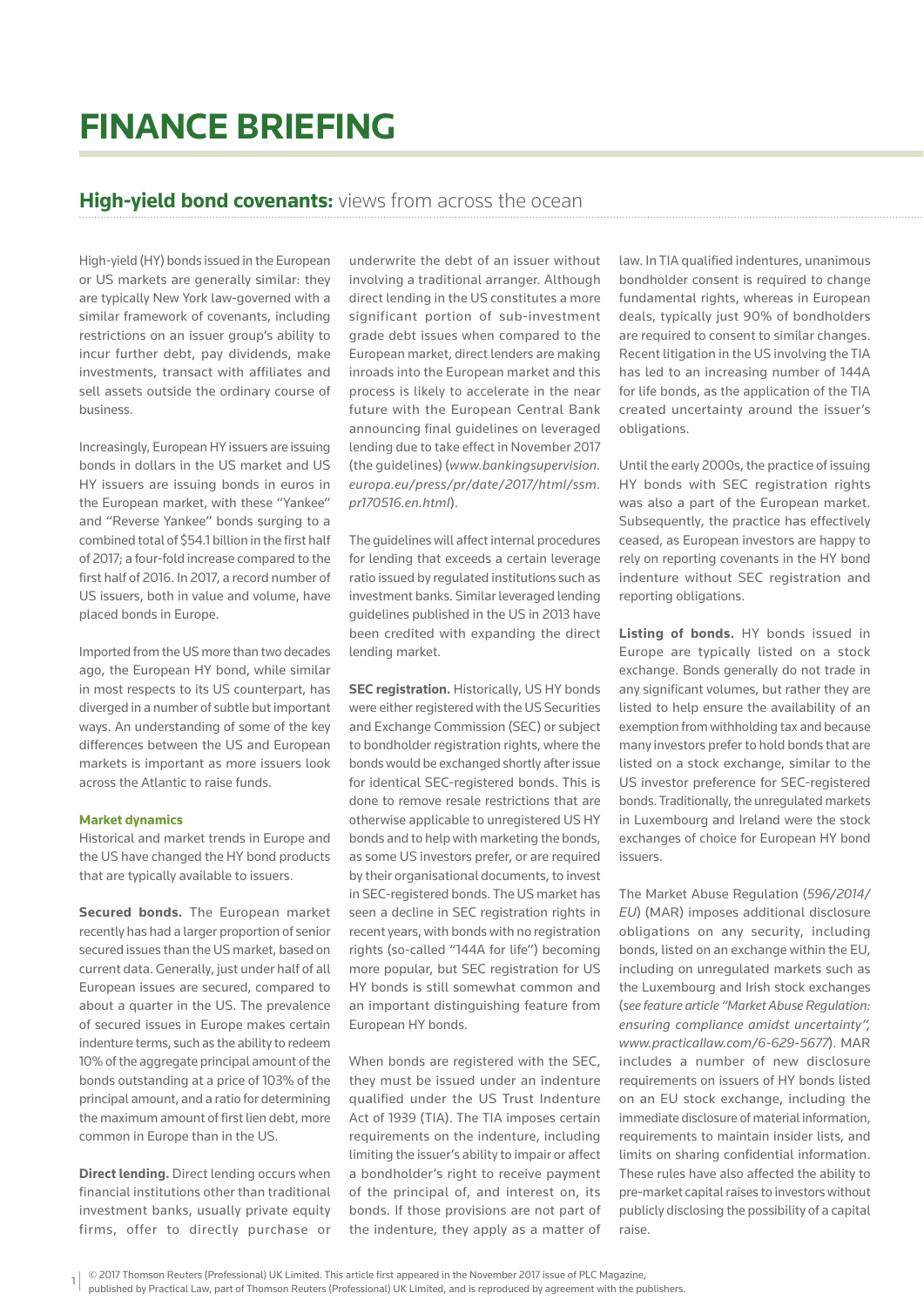• The ratio following the acquisition is either the same or improves. However, in some US issues, particularly US

sponsor deals such as HY bonds issued by private equity portfolio companies, issuers have been able to incur unlimited debt from an acquired target, provided that it was not incurred in contemplation of the acquisition, regardless of the debt incurrence ratio.

However, MAR does not extend to listings on non-EU stock exchanges, so some issuers are listing bonds on stock exchanges such as the Channel Islands Securities Exchange to avoid its application. Despite this trend, MAR still

The differences in historic trends, market dynamics and investor preferences between the US and European markets have also led to differences in specific covenants in US and

**Acquired debt.** The debt covenant of a typical HY bond limits the debt of the issuer group, subject to permitted debt exceptions. One customary exception is for acquired debt, which permits the incurrence of target company debt when an acquired company becomes part of the issuer's group, provided

• The issuer meets the general ratio test, which is typically a 2:1 EBITDA (earnings before interest, taxation, depreciation and amortisation, with adjustments) to interest ratio, assuming the effect of completing

regulates most legacy issuers.

**Covenants**

that either:

of the acquisition.

European HY bonds.

**Acquisition debt.** The same exception that permits acquired debt also typically permits acquisition debt, or debt incurred in connection with the acquisition of a new company in the issuer's group, where, as with acquired debt, the issuer meets a general ratio test for debt incurrence, or the ratio following the acquisition is the same or improves. In some US deals, issuers that fail to meet either ratio test can instead rely on a basket capped at the greater of a percentage of EBITDA or assets and a fixed dollar amount, which is

not common in Europe. The flexibility offered by the evolution of these debt exceptions in the US provides issuers with additional options when assessing a potential target with substantial debt.

**Synergies.** The calculation of EBITDA is important in a HY indenture, as it forms the basis of general debt incurrence capacity (in a minimum interest coverage or a maximum leverage test), which in many cases needs to be met for the payment of dividends, and secured debt capacity (the maximum secured leverage test). It is also important because it is often used as the basis to increase the size of basket exceptions from the indenture covenants for soft-capped baskets (that is, baskets capped at the greater of a fixed amount and a percentage of EBITDA), including permitted debt baskets and restricted payments baskets, such as for dividends and investments.

The definition of EBITDA in bond covenants typically differs from the technical definition of EBITDA because it adjusts for items other than just interest, taxes, depreciation and amortisation. To the extent that adjustments increase EBITDA, this increases the issuer's debt capacity, including secured debt capacity, and therefore, the size of basket exceptions to covenants in the indenture, including dividend baskets.

One important adjustment to EBITDA in many indentures is to add back to EBITDA sums to reflect anticipated savings and synergies resulting from an acquisition. In Europe, an issuer can often add back uncapped sums in calculating its EBITDA, making it easier for the issuer to incur additional debt, including debt used to finance the acquisition, as well as reducing the likelihood that an issuer will have to make a change of control offer if a leverage-based portability exception is available (*see "Limits of convergence" below*).

In the US, the amount of these anticipated savings that can be added back is usually capped at a certain percentage or time limited, meaning that the synergies must be reasonably anticipated to arise within a certain period of time. However, the trend in the US has been towards increasing flexibility in this area. EBITDA add-backs for cost savings and, in some cases, uncapped add-backs for synergies are becoming more common in the US, while the time limits are growing longer and there have been a few US sponsor deals with no time limit at all, as is customary in European HY deals. In this sense, the US market is converging toward the European practice.

**Covenant suspension.** HY bonds are usually rated well below investment grade, but bond indentures (for both US and European HY issuers) typically provide that, on reaching investment grade status, most of the restrictive covenants are suspended. The covenants will apply again if the rating falls below investment grade. Most US deals require that in order for the covenants to be suspended, the bonds need to be rated investment grade by two rating agencies, but in a few cases, particularly US sponsor deals, an investment grade rating is required from only one rating agency. The European practice still typically requires two rating agencies.

Increasingly, US issuers' covenants permanently fall away if the bonds become investment grade, while this remains rare in Europe. Furthermore, the US market has been more accepting than the European market of covenant suspension generally, allowing more covenants to be suspended, such as change of control seen in a few recent deals. In European HY deals, the practice is limited more narrowly to the suspension of covenants such as the limitation on debt and restricted payments.

**EBITDA-growers.** In both jurisdictions, the exceptions to the general limitations in covenants are in the form of baskets, so an issuer can incur debt or make restricted payments up to the amount of the basket, and many covenants also do not apply to transactions below de minimis thresholds. Baskets and de minimis thresholds are usually capped at the greater of a specific amount in dollars or euros and a percentage of total assets, known as soft-capped or grower baskets.